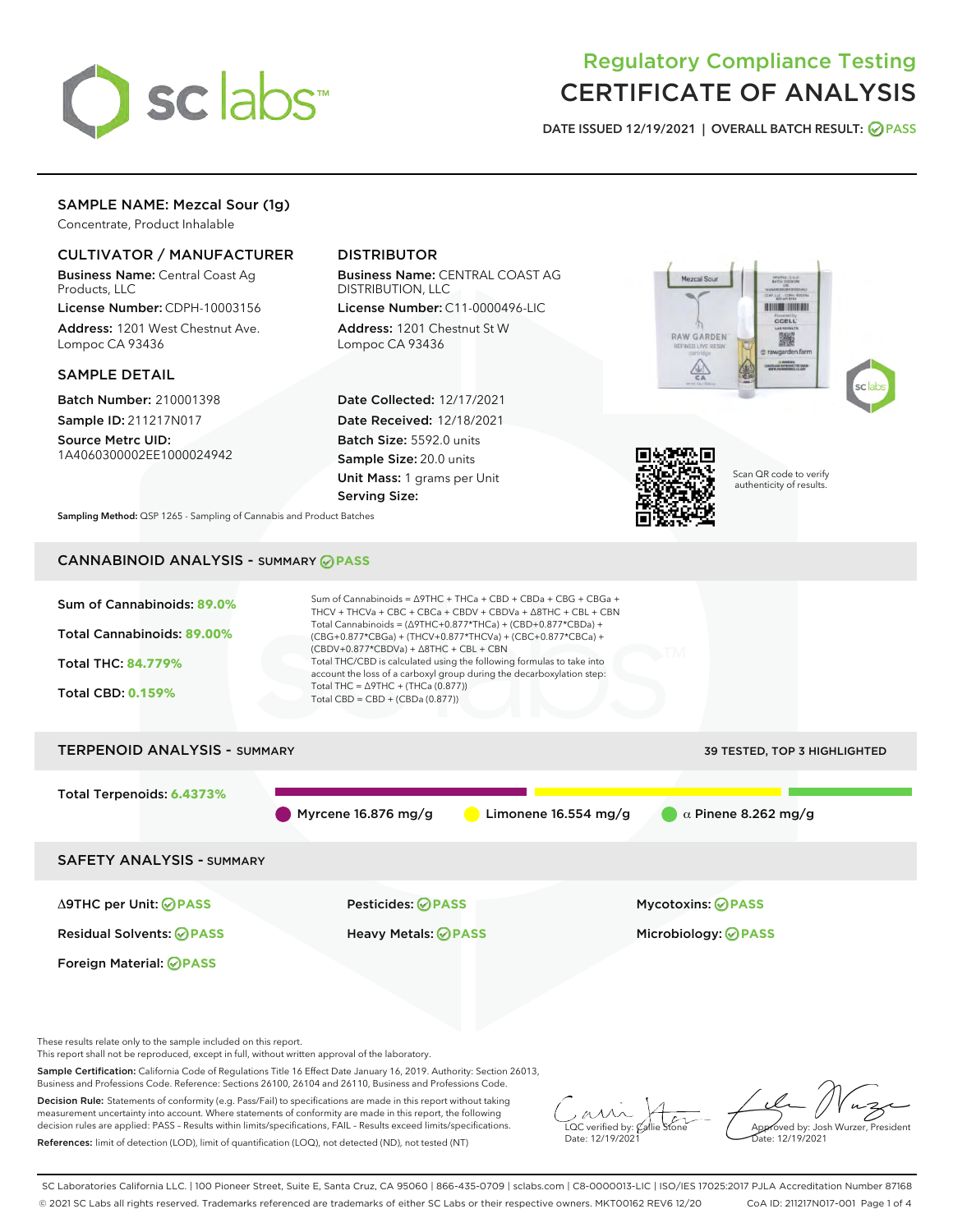



MEZCAL SOUR (1G) | DATE ISSUED 12/19/2021 | OVERALL BATCH RESULT: ◯ PASS

### CANNABINOID TEST RESULTS - 12/18/2021 2 PASS

Tested by high-performance liquid chromatography with diode-array detection (HPLC-DAD). **Method:** QSP 1157 - Analysis of Cannabinoids by HPLC-DAD

#### TOTAL CANNABINOIDS: **89.00%**

Total Cannabinoids (Total THC) + (Total CBD) + (Total CBG) + (Total THCV) + (Total CBC) + (Total CBDV) + ∆8THC + CBL + CBN

TOTAL THC: **84.779%** Total THC (∆9THC+0.877\*THCa)

TOTAL CBD: **0.159%**

Total CBD (CBD+0.877\*CBDa)

TOTAL CBG: 2.797% Total CBG (CBG+0.877\*CBGa)

TOTAL THCV: 0.68% Total THCV (THCV+0.877\*THCVa)

TOTAL CBC: ND Total CBC (CBC+0.877\*CBCa)

TOTAL CBDV: ND Total CBDV (CBDV+0.877\*CBDVa)

| <b>COMPOUND</b>            | LOD/LOQ<br>(mg/g) | <b>MEASUREMENT</b><br><b>UNCERTAINTY</b><br>(mg/g) | <b>RESULT</b><br>(mg/g) | <b>RESULT</b><br>(% ) |
|----------------------------|-------------------|----------------------------------------------------|-------------------------|-----------------------|
| <b>A9THC</b>               | 0.06/0.26         | ±29.164                                            | 847.79                  | 84.779                |
| <b>CBG</b>                 | 0.06/0.19         | ±1.102                                             | 27.97                   | 2.797                 |
| <b>THCV</b>                | 0.1 / 0.2         | $\pm 0.34$                                         | 6.8                     | 0.68                  |
| <b>CBN</b>                 | 0.1/0.3           | ±0.20                                              | 3.0                     | 0.30                  |
| $\triangle$ 8THC           | 0.1 / 0.4         | ±0.23                                              | 2.9                     | 0.29                  |
| <b>CBD</b>                 | 0.07/0.29         | ±0.074                                             | 1.59                    | 0.159                 |
| <b>THCa</b>                | 0.05/0.14         | N/A                                                | <b>ND</b>               | <b>ND</b>             |
| <b>THCVa</b>               | 0.07 / 0.20       | N/A                                                | <b>ND</b>               | <b>ND</b>             |
| <b>CBDa</b>                | 0.02/0.19         | N/A                                                | <b>ND</b>               | <b>ND</b>             |
| <b>CBDV</b>                | 0.04 / 0.15       | N/A                                                | <b>ND</b>               | <b>ND</b>             |
| <b>CBDVa</b>               | 0.03 / 0.53       | N/A                                                | <b>ND</b>               | <b>ND</b>             |
| <b>CBGa</b>                | 0.1 / 0.2         | N/A                                                | <b>ND</b>               | <b>ND</b>             |
| <b>CBL</b>                 | 0.06 / 0.24       | N/A                                                | <b>ND</b>               | <b>ND</b>             |
| <b>CBC</b>                 | 0.2 / 0.5         | N/A                                                | <b>ND</b>               | <b>ND</b>             |
| <b>CBCa</b>                | 0.07/0.28         | N/A                                                | <b>ND</b>               | <b>ND</b>             |
| <b>SUM OF CANNABINOIDS</b> |                   |                                                    | 890.0 mg/g              | 89.0%                 |

#### **UNIT MASS: 1 grams per Unit**

| ∆9THC per Unit                         | 1120 per-package limit | 847.79 mg/unit | <b>PASS</b> |
|----------------------------------------|------------------------|----------------|-------------|
| <b>Total THC per Unit</b>              |                        | 847.79 mg/unit |             |
| <b>CBD</b> per Unit                    |                        | $1.59$ mg/unit |             |
| <b>Total CBD per Unit</b>              |                        | $1.59$ mg/unit |             |
| <b>Sum of Cannabinoids</b><br>per Unit |                        | 890.0 mg/unit  |             |
| <b>Total Cannabinoids</b><br>per Unit  |                        | 890.0 mg/unit  |             |

| <b>COMPOUND</b>           | LOD/LOQ<br>(mg/g) | <b>MEASUREMENT</b><br><b>UNCERTAINTY</b><br>(mg/g) | <b>RESULT</b><br>(mg/g)                         | <b>RESULT</b><br>(%) |
|---------------------------|-------------------|----------------------------------------------------|-------------------------------------------------|----------------------|
| <b>Myrcene</b>            | 0.008 / 0.025     | ±0.2177                                            | 16.876                                          | 1.6876               |
| Limonene                  | 0.005 / 0.016     | ±0.2367                                            | 16.554                                          | 1.6554               |
| $\alpha$ Pinene           | 0.005 / 0.017     | ±0.0711                                            | 8.262                                           | 0.8262               |
| $\beta$ Pinene            | 0.004 / 0.014     | ±0.0609                                            | 5.295                                           | 0.5295               |
| $\beta$ Caryophyllene     | 0.004 / 0.012     | ±0.1722                                            | 4.838                                           | 0.4838               |
| Terpinolene               | 0.008 / 0.026     | ±0.0933                                            | 4.549                                           | 0.4549               |
| Linalool                  | 0.009 / 0.032     | ±0.1000                                            | 2.631                                           | 0.2631               |
| $\alpha$ Humulene         | 0.009 / 0.029     | ±0.0438                                            | 1.364                                           | 0.1364               |
| Fenchol                   | 0.010 / 0.034     | ±0.0405                                            | 1.047                                           | 0.1047               |
| Ocimene                   | 0.011 / 0.038     | ±0.0225                                            | 0.702                                           | 0.0702               |
| <b>Terpineol</b>          | 0.016 / 0.055     | ±0.0387                                            | 0.631                                           | 0.0631               |
| Camphene                  | 0.005 / 0.015     | ±0.0045                                            | 0.390                                           | 0.0390               |
| <b>Borneol</b>            | 0.005 / 0.016     | ±0.0069                                            | 0.164                                           | 0.0164               |
| $\alpha$ Phellandrene     | 0.006 / 0.020     | ±0.0022                                            | 0.163                                           | 0.0163               |
| trans- $\beta$ -Farnesene | 0.008 / 0.025     | ±0.0057                                            | 0.160                                           | 0.0160               |
| $\alpha$ Terpinene        | 0.005 / 0.017     | ±0.0020                                            | 0.132                                           | 0.0132               |
| 3 Carene                  | 0.005 / 0.018     | ±0.0017                                            | 0.119                                           | 0.0119               |
| $\gamma$ Terpinene        | 0.006 / 0.018     | ±0.0020                                            | 0.113                                           | 0.0113               |
| $\alpha$ Bisabolol        | 0.008 / 0.026     | ±0.0053                                            | 0.100                                           | 0.0100               |
| Nerolidol                 | 0.009 / 0.028     | ±0.0037                                            | 0.059                                           | 0.0059               |
| Eucalyptol                | 0.006 / 0.018     | ±0.0015                                            | 0.058                                           | 0.0058               |
| Fenchone                  | 0.009 / 0.028     | ±0.0015                                            | 0.053                                           | 0.0053               |
| Sabinene Hydrate          | 0.006 / 0.022     | ±0.0014                                            | 0.035                                           | 0.0035               |
| Citronellol               | 0.003 / 0.010     | ±0.0014                                            | 0.029                                           | 0.0029               |
| Geraniol                  | 0.002 / 0.007     | ±0.0011                                            | 0.026                                           | 0.0026               |
| $\alpha$ Cedrene          | 0.005 / 0.016     | ±0.0007                                            | 0.023                                           | 0.0023               |
| Sabinene                  | 0.004 / 0.014     | N/A                                                | <loq< th=""><th><loq< th=""></loq<></th></loq<> | <loq< th=""></loq<>  |
| p-Cymene                  | 0.005 / 0.016     | N/A                                                | <loq< th=""><th><loq< th=""></loq<></th></loq<> | <loq< th=""></loq<>  |
| Valencene                 | 0.009 / 0.030     | N/A                                                | <loq< th=""><th><loq< th=""></loq<></th></loq<> | <loq< th=""></loq<>  |
| Caryophyllene             | 0.010 / 0.033     | N/A                                                | <loq< th=""><th><loq< th=""></loq<></th></loq<> | <loq< th=""></loq<>  |
| (-)-Isopulegol            | 0.005 / 0.016     | N/A                                                | ND                                              | <b>ND</b>            |
| Camphor                   | 0.006 / 0.019     | N/A                                                | <b>ND</b>                                       | ND                   |
| Isoborneol                | 0.004 / 0.012     | N/A                                                | ND                                              | ND                   |
| Menthol                   | 0.008 / 0.025     | N/A                                                | ND                                              | ND                   |
| Nerol                     | 0.003 / 0.011     | N/A                                                | ND                                              | ND                   |
| R-(+)-Pulegone            | 0.003 / 0.011     | N/A                                                | ND                                              | ND                   |
| <b>Geranyl Acetate</b>    | 0.004 / 0.014     | N/A                                                | ND                                              | ND                   |
| Guaiol                    | 0.009 / 0.030     | N/A                                                | ND                                              | ND                   |
| Cedrol                    | 0.008 / 0.027     | N/A                                                | ND                                              | ND                   |
| <b>TOTAL TERPENOIDS</b>   |                   |                                                    | 64.373 mg/g                                     | 6.4373%              |

SC Laboratories California LLC. | 100 Pioneer Street, Suite E, Santa Cruz, CA 95060 | 866-435-0709 | sclabs.com | C8-0000013-LIC | ISO/IES 17025:2017 PJLA Accreditation Number 87168 © 2021 SC Labs all rights reserved. Trademarks referenced are trademarks of either SC Labs or their respective owners. MKT00162 REV6 12/20 CoA ID: 211217N017-001 Page 2 of 4

# TERPENOID TEST RESULTS - 12/19/2021

Terpene analysis utilizing gas chromatography-flame ionization detection (GC-FID). **Method:** QSP 1192 - Analysis of Terpenoids by GC-FID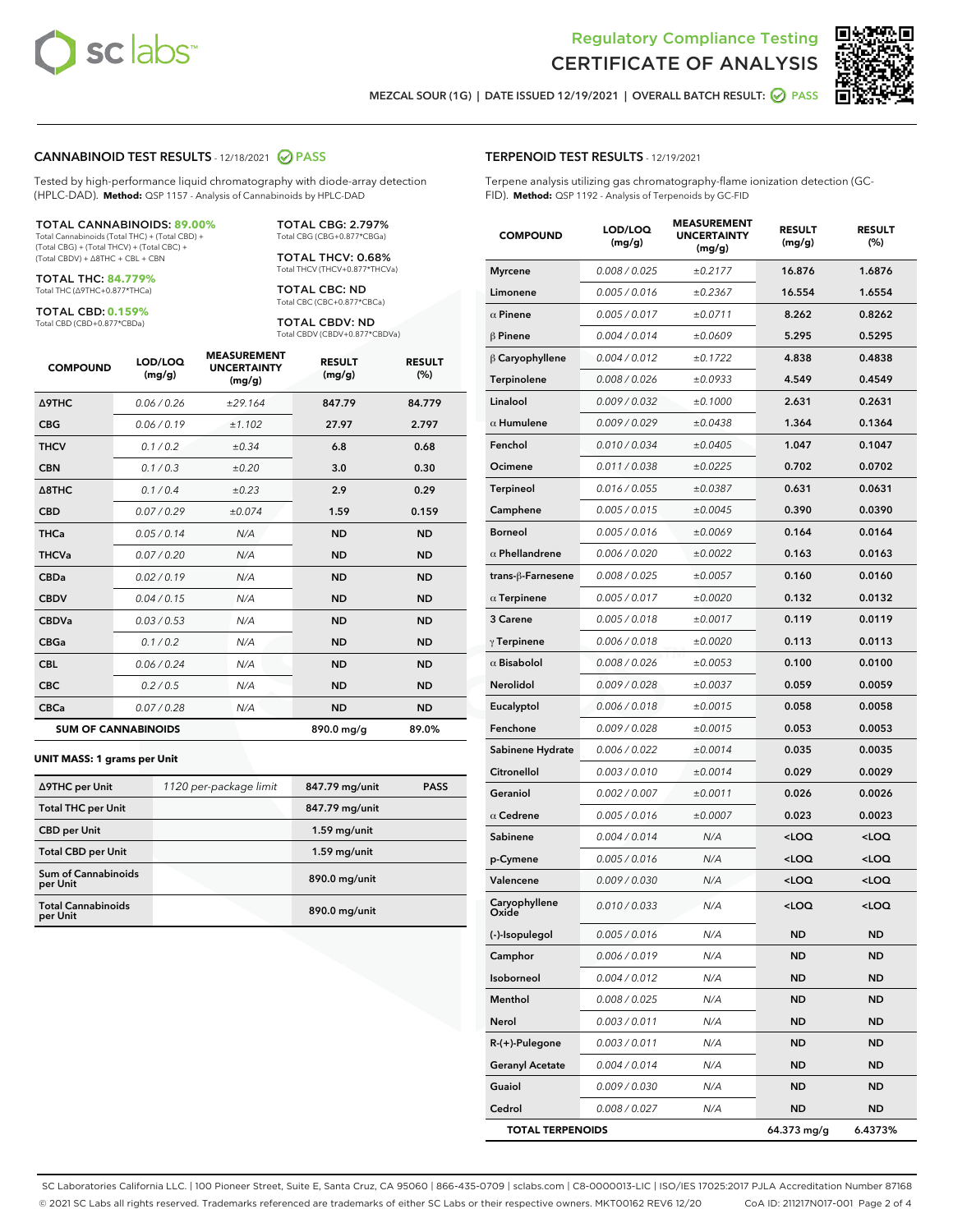



MEZCAL SOUR (1G) | DATE ISSUED 12/19/2021 | OVERALL BATCH RESULT: ● PASS

# CATEGORY 1 PESTICIDE TEST RESULTS - 12/19/2021 2 PASS

Pesticide and plant growth regulator analysis utilizing high-performance liquid chromatography-mass spectrometry (HPLC-MS) or gas chromatography-mass spectrometry (GC-MS). \*GC-MS utilized where indicated. **Method:** QSP 1212 - Analysis of Pesticides and Mycotoxins by LC-MS or QSP 1213 - Analysis of Pesticides by GC-MS

| <b>COMPOUND</b>             | LOD/LOQ<br>$(\mu g/g)$ | <b>ACTION</b><br><b>LIMIT</b><br>$(\mu g/g)$ | <b>MEASUREMENT</b><br><b>UNCERTAINTY</b><br>$(\mu g/g)$ | <b>RESULT</b><br>$(\mu g/g)$ | <b>RESULT</b> |
|-----------------------------|------------------------|----------------------------------------------|---------------------------------------------------------|------------------------------|---------------|
| Aldicarb                    | 0.03 / 0.08            | $\ge$ LOD                                    | N/A                                                     | <b>ND</b>                    | <b>PASS</b>   |
| Carbofuran                  | 0.02/0.05              | $>$ LOD                                      | N/A                                                     | <b>ND</b>                    | <b>PASS</b>   |
| Chlordane*                  | 0.03 / 0.08            | $\ge$ LOD                                    | N/A                                                     | <b>ND</b>                    | <b>PASS</b>   |
| Chlorfenapyr*               | 0.03/0.10              | $>$ LOD                                      | N/A                                                     | <b>ND</b>                    | <b>PASS</b>   |
| Chlorpyrifos                | 0.02 / 0.06            | $\ge$ LOD                                    | N/A                                                     | <b>ND</b>                    | <b>PASS</b>   |
| Coumaphos                   | 0.02 / 0.07            | $\ge$ LOD                                    | N/A                                                     | <b>ND</b>                    | <b>PASS</b>   |
| Daminozide                  | 0.02 / 0.07            | $\ge$ LOD                                    | N/A                                                     | <b>ND</b>                    | <b>PASS</b>   |
| <b>DDVP</b><br>(Dichlorvos) | 0.03/0.09              | $\ge$ LOD                                    | N/A                                                     | <b>ND</b>                    | <b>PASS</b>   |
| Dimethoate                  | 0.03/0.08              | $>$ LOD                                      | N/A                                                     | <b>ND</b>                    | <b>PASS</b>   |
| Ethoprop(hos)               | 0.03/0.10              | $\ge$ LOD                                    | N/A                                                     | <b>ND</b>                    | <b>PASS</b>   |
| Etofenprox                  | 0.02 / 0.06            | $\ge$ LOD                                    | N/A                                                     | <b>ND</b>                    | <b>PASS</b>   |
| Fenoxycarb                  | 0.03 / 0.08            | $\ge$ LOD                                    | N/A                                                     | <b>ND</b>                    | <b>PASS</b>   |
| Fipronil                    | 0.03/0.08              | $>$ LOD                                      | N/A                                                     | <b>ND</b>                    | <b>PASS</b>   |
| Imazalil                    | 0.02 / 0.06            | $\ge$ LOD                                    | N/A                                                     | <b>ND</b>                    | <b>PASS</b>   |
| Methiocarb                  | 0.02 / 0.07            | $\ge$ LOD                                    | N/A                                                     | <b>ND</b>                    | <b>PASS</b>   |
| Methyl<br>parathion         | 0.03/0.10              | $\ge$ LOD                                    | N/A                                                     | <b>ND</b>                    | <b>PASS</b>   |
| <b>Mevinphos</b>            | 0.03/0.09              | $>$ LOD                                      | N/A                                                     | <b>ND</b>                    | <b>PASS</b>   |
| Paclobutrazol               | 0.02 / 0.05            | $\ge$ LOD                                    | N/A                                                     | <b>ND</b>                    | <b>PASS</b>   |
| Propoxur                    | 0.03/0.09              | $\ge$ LOD                                    | N/A                                                     | <b>ND</b>                    | <b>PASS</b>   |
| Spiroxamine                 | 0.03 / 0.08            | $\ge$ LOD                                    | N/A                                                     | <b>ND</b>                    | <b>PASS</b>   |
| Thiacloprid                 | 0.03/0.10              | $\ge$ LOD                                    | N/A                                                     | <b>ND</b>                    | <b>PASS</b>   |

#### CATEGORY 2 PESTICIDE TEST RESULTS - 12/19/2021 @ PASS

| <b>COMPOUND</b>          | LOD/LOO<br>$(\mu g/g)$ | <b>ACTION</b><br>LIMIT<br>$(\mu g/g)$ | <b>MEASUREMENT</b><br><b>UNCERTAINTY</b><br>$(\mu g/g)$ | <b>RESULT</b><br>$(\mu g/g)$ | <b>RESULT</b> |  |
|--------------------------|------------------------|---------------------------------------|---------------------------------------------------------|------------------------------|---------------|--|
| Abamectin                | 0.03/0.10              | 0.1                                   | N/A                                                     | <b>ND</b>                    | <b>PASS</b>   |  |
| Acephate                 | 0.02/0.07              | 0.1                                   | N/A                                                     | <b>ND</b>                    | <b>PASS</b>   |  |
| Acequinocyl              | 0.02/0.07              | 0.1                                   | N/A                                                     | <b>ND</b>                    | <b>PASS</b>   |  |
| Acetamiprid              | 0.02 / 0.05            | 0.1                                   | N/A                                                     | <b>ND</b>                    | <b>PASS</b>   |  |
| Azoxystrobin             | 0.02/0.07              | 0.1                                   | N/A                                                     | <b>ND</b>                    | <b>PASS</b>   |  |
| <b>Bifenazate</b>        | 0.01 / 0.04            | 0.1                                   | N/A                                                     | <b>ND</b>                    | <b>PASS</b>   |  |
| <b>Bifenthrin</b>        | 0.02 / 0.05            | 3                                     | N/A                                                     | <b>ND</b>                    | <b>PASS</b>   |  |
| <b>Boscalid</b>          | 0.03/0.09              | 0.1                                   | N/A                                                     | <b>ND</b>                    | <b>PASS</b>   |  |
| Captan                   | 0.19/0.57              | 0.7                                   | N/A                                                     | <b>ND</b>                    | <b>PASS</b>   |  |
| Carbaryl                 | 0.02/0.06              | 0.5                                   | N/A                                                     | <b>ND</b>                    | <b>PASS</b>   |  |
| Chlorantranilip-<br>role | 0.04/0.12              | 10                                    | N/A                                                     | <b>ND</b>                    | <b>PASS</b>   |  |
| Clofentezine             | 0.03/0.09              | 0.1                                   | N/A                                                     | <b>ND</b>                    | <b>PASS</b>   |  |

# CATEGORY 2 PESTICIDE TEST RESULTS - 12/19/2021 continued

| <b>COMPOUND</b>               | LOD/LOQ<br>$(\mu g/g)$ | <b>ACTION</b><br>LIMIT<br>(µg/g) | <b>MEASUREMENT</b><br><b>UNCERTAINTY</b><br>$(\mu g/g)$ | <b>RESULT</b><br>(µg/g) | <b>RESULT</b> |
|-------------------------------|------------------------|----------------------------------|---------------------------------------------------------|-------------------------|---------------|
| Cyfluthrin                    | 0.12 / 0.38            | $\overline{2}$                   | N/A                                                     | <b>ND</b>               | <b>PASS</b>   |
| Cypermethrin                  | 0.11 / 0.32            | 1                                | N/A                                                     | ND                      | <b>PASS</b>   |
| Diazinon                      | 0.02 / 0.05            | 0.1                              | N/A                                                     | <b>ND</b>               | <b>PASS</b>   |
| Dimethomorph                  | 0.03 / 0.09            | $\overline{\mathcal{L}}$         | N/A                                                     | ND                      | <b>PASS</b>   |
| Etoxazole                     | 0.02 / 0.06            | 0.1                              | N/A                                                     | <b>ND</b>               | <b>PASS</b>   |
| Fenhexamid                    | 0.03 / 0.09            | 0.1                              | N/A                                                     | <b>ND</b>               | <b>PASS</b>   |
| Fenpyroximate                 | 0.02 / 0.06            | 0.1                              | N/A                                                     | <b>ND</b>               | <b>PASS</b>   |
| Flonicamid                    | 0.03 / 0.10            | 0.1                              | N/A                                                     | <b>ND</b>               | <b>PASS</b>   |
| Fludioxonil                   | 0.03 / 0.10            | 0.1                              | N/A                                                     | <b>ND</b>               | <b>PASS</b>   |
| Hexythiazox                   | 0.02 / 0.07            | 0.1                              | N/A                                                     | <b>ND</b>               | <b>PASS</b>   |
| Imidacloprid                  | 0.04 / 0.11            | 5                                | N/A                                                     | <b>ND</b>               | <b>PASS</b>   |
| Kresoxim-methyl               | 0.02 / 0.07            | 0.1                              | N/A                                                     | <b>ND</b>               | <b>PASS</b>   |
| Malathion                     | 0.03 / 0.09            | 0.5                              | N/A                                                     | ND                      | <b>PASS</b>   |
| Metalaxyl                     | 0.02 / 0.07            | $\overline{c}$                   | N/A                                                     | ND                      | <b>PASS</b>   |
| Methomyl                      | 0.03 / 0.10            | $\mathbf{1}$                     | N/A                                                     | <b>ND</b>               | <b>PASS</b>   |
| Myclobutanil                  | 0.03 / 0.09            | 0.1                              | N/A                                                     | <b>ND</b>               | <b>PASS</b>   |
| Naled                         | 0.02 / 0.07            | 0.1                              | N/A                                                     | ND                      | <b>PASS</b>   |
| Oxamyl                        | 0.04 / 0.11            | 0.5                              | N/A                                                     | ND                      | <b>PASS</b>   |
| Pentachloronitro-<br>benzene* | 0.03 / 0.09            | 0.1                              | N/A                                                     | ND                      | <b>PASS</b>   |
| Permethrin                    | 0.04 / 0.12            | 0.5                              | N/A                                                     | <b>ND</b>               | <b>PASS</b>   |
| Phosmet                       | 0.03 / 0.10            | 0.1                              | N/A                                                     | ND                      | <b>PASS</b>   |
| Piperonylbu-<br>toxide        | 0.02 / 0.07            | 3                                | N/A                                                     | ND                      | <b>PASS</b>   |
| Prallethrin                   | 0.03 / 0.08            | 0.1                              | N/A                                                     | <b>ND</b>               | <b>PASS</b>   |
| Propiconazole                 | 0.02 / 0.07            | 0.1                              | N/A                                                     | <b>ND</b>               | <b>PASS</b>   |
| Pyrethrins                    | 0.04 / 0.12            | 0.5                              | N/A                                                     | ND                      | <b>PASS</b>   |
| Pyridaben                     | 0.02 / 0.07            | 0.1                              | N/A                                                     | ND                      | <b>PASS</b>   |
| Spinetoram                    | 0.02 / 0.07            | 0.1                              | N/A                                                     | ND                      | <b>PASS</b>   |
| Spinosad                      | 0.02 / 0.07            | 0.1                              | N/A                                                     | <b>ND</b>               | <b>PASS</b>   |
| Spiromesifen                  | 0.02 / 0.05            | 0.1                              | N/A                                                     | ND                      | <b>PASS</b>   |
| Spirotetramat                 | 0.02 / 0.06            | 0.1                              | N/A                                                     | <b>ND</b>               | <b>PASS</b>   |
| Tebuconazole                  | 0.02 / 0.07            | 0.1                              | N/A                                                     | ND                      | <b>PASS</b>   |
| Thiamethoxam                  | 0.03 / 0.10            | 5                                | N/A                                                     | <b>ND</b>               | <b>PASS</b>   |
| Trifloxystrobin               | 0.03 / 0.08            | 0.1                              | N/A                                                     | <b>ND</b>               | <b>PASS</b>   |

SC Laboratories California LLC. | 100 Pioneer Street, Suite E, Santa Cruz, CA 95060 | 866-435-0709 | sclabs.com | C8-0000013-LIC | ISO/IES 17025:2017 PJLA Accreditation Number 87168 © 2021 SC Labs all rights reserved. Trademarks referenced are trademarks of either SC Labs or their respective owners. MKT00162 REV6 12/20 CoA ID: 211217N017-001 Page 3 of 4